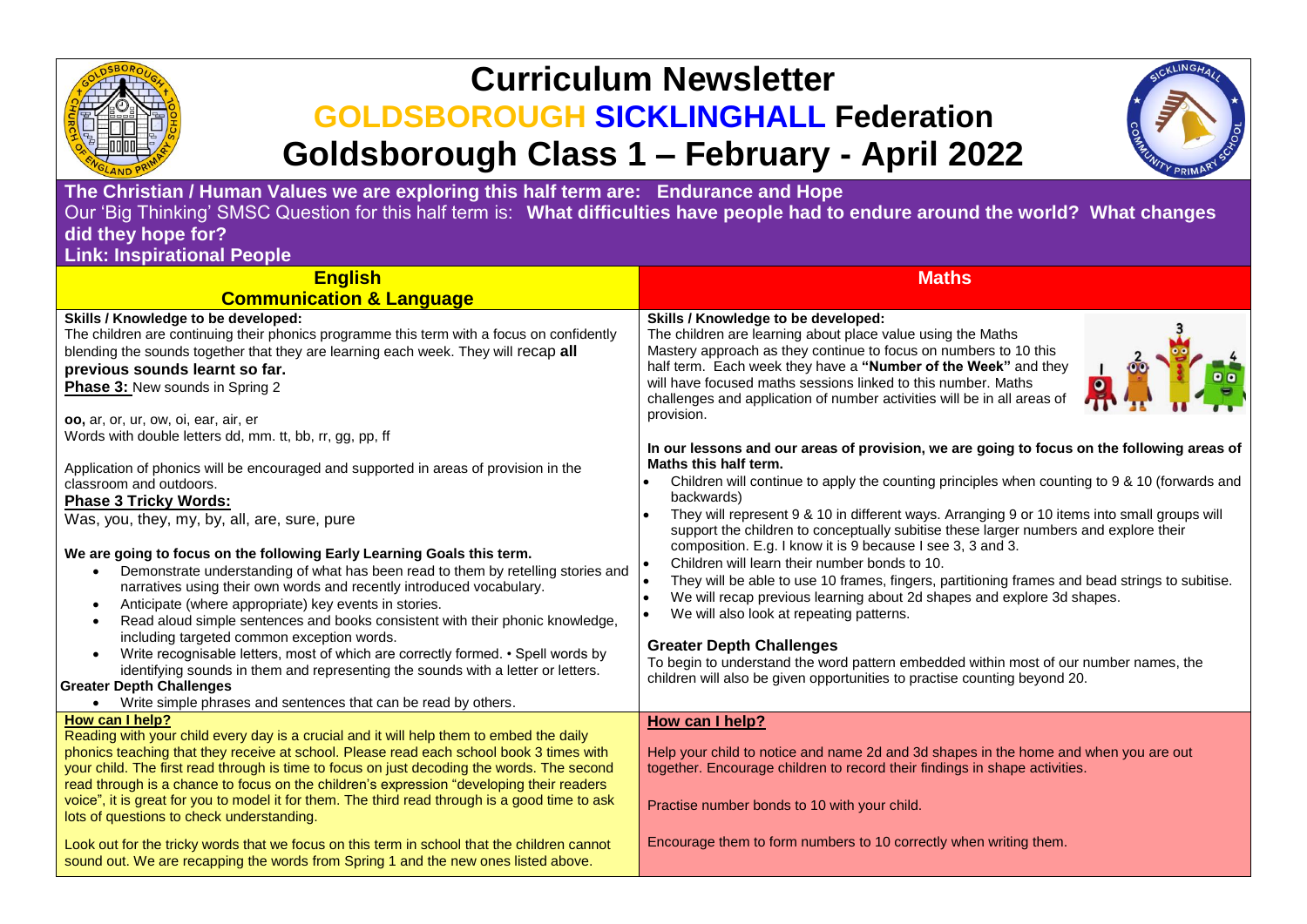| <b>Curriculum: Key Skills, Knowledge and Enrichment</b>                                                                                                                                                                                                                                                                                                                                                                                                                                                                                                                                                                                                                                                                                                                                                                                                                                                                                                                                                                                                                                                                                                                                                                                                                                             |                                                                                                                                                                                                                                                                                                                                                                                                                                                                                                                                                                                                                                                                                                                                                                                                                                                                                                                                                                                                                                                                                                                                                                                                                                                                              |                                                                                                                                                                                                                                                                                                                                                                                                                                                                                                                                                                                                                                                                                                                                                                                                                                                                                                                                                      |  |  |  |
|-----------------------------------------------------------------------------------------------------------------------------------------------------------------------------------------------------------------------------------------------------------------------------------------------------------------------------------------------------------------------------------------------------------------------------------------------------------------------------------------------------------------------------------------------------------------------------------------------------------------------------------------------------------------------------------------------------------------------------------------------------------------------------------------------------------------------------------------------------------------------------------------------------------------------------------------------------------------------------------------------------------------------------------------------------------------------------------------------------------------------------------------------------------------------------------------------------------------------------------------------------------------------------------------------------|------------------------------------------------------------------------------------------------------------------------------------------------------------------------------------------------------------------------------------------------------------------------------------------------------------------------------------------------------------------------------------------------------------------------------------------------------------------------------------------------------------------------------------------------------------------------------------------------------------------------------------------------------------------------------------------------------------------------------------------------------------------------------------------------------------------------------------------------------------------------------------------------------------------------------------------------------------------------------------------------------------------------------------------------------------------------------------------------------------------------------------------------------------------------------------------------------------------------------------------------------------------------------|------------------------------------------------------------------------------------------------------------------------------------------------------------------------------------------------------------------------------------------------------------------------------------------------------------------------------------------------------------------------------------------------------------------------------------------------------------------------------------------------------------------------------------------------------------------------------------------------------------------------------------------------------------------------------------------------------------------------------------------------------------------------------------------------------------------------------------------------------------------------------------------------------------------------------------------------------|--|--|--|
| <b>Expressive Arts and Design</b>                                                                                                                                                                                                                                                                                                                                                                                                                                                                                                                                                                                                                                                                                                                                                                                                                                                                                                                                                                                                                                                                                                                                                                                                                                                                   | <b>Understanding the World</b>                                                                                                                                                                                                                                                                                                                                                                                                                                                                                                                                                                                                                                                                                                                                                                                                                                                                                                                                                                                                                                                                                                                                                                                                                                               | <b>Physical Development</b>                                                                                                                                                                                                                                                                                                                                                                                                                                                                                                                                                                                                                                                                                                                                                                                                                                                                                                                          |  |  |  |
| Skills / Knowledge to be developed:<br>The children will use their design and technology skills<br>to make their own scarecrow this term.<br>We are going to focus on the following this term:<br>Developing, planning and communicating ideas.<br>Use what they have learnt about media and<br>$\bullet$<br>materials in original ways, thinking about uses<br>and purposes.<br>They represent their own ideas, thoughts and<br>$\bullet$<br>feelings through design and technology.<br>Working with tools, equipment, materials and<br>components to make quality products.<br>Exploring and using media and materials:<br>Safely use and explore a variety of materials,<br>tools and techniques, experimenting with<br>colour, design, texture, form and function.<br>Moving and Handling:<br>$\bullet$<br>Handle equipment and tools effectively,<br>including pencils for writing.<br><b>Evaluating processes and products</b><br>Communication and Language, Speaking:<br>Children express themselves effectively.<br>$\bullet$<br>They develop their own narratives and<br>$\bullet$<br>explanations by connecting ideas and events.<br>Greater Depth Challenges: Children develop their own<br>ideas through selecting and using materials and working<br>on processes that interest them. | Skills / Knowledge to be developed:<br>We will be finding out about Farming in our topic this half<br>term. We will follow the children's interest but some of<br>our starting points will include looking at the different<br>types of farming and how farmers look after animals. As<br>always, we will have lots of practical play opportunities.<br>We are going to focus on the following Early<br>Learning Goals this term:<br>• To comment and ask questions about aspects<br>of their familiar world, such as the place where<br>they live or the natural world.<br>To talk about some of the things they have<br>observed, such as plants, animals, natural and<br>found objects.<br>To talk about why things happen and how things<br>work.<br>To develop an understanding of growth, decay<br>and changes over time.<br>To show care and concern for living things and<br>$\bullet$<br>the environment.<br>To look closely at similarities, differences,<br>patterns and change.<br>To talk about some of the things they have<br>observed such as plants, animals, natural and<br>found objects.<br>Greater Depth Challenges: Children to discuss their<br>experiences and combine this with knowledge read to<br>them from books in their independent learning. | Skills / Knowledge to be developed:<br>This term the children will be focusing on Dance during<br>their PE lessons. They will be learning a range of<br>movement skills and ways of travelling through dance<br>using simple movement patterns.<br>We are going to focus on the following Early<br>Learning Goals this term:<br>• Children show good control and co-ordination in<br>large and small movements.<br>Experiments with different ways of moving.<br>$\bullet$<br>They move confidently in a range of ways, safely<br>negotiating space.<br>Move freely and with pleasure and confidence in<br>$\bullet$<br>a range of ways, such as slithering, shuffling,<br>rolling, crawling, walking, running, jumping,<br>skipping, sliding and hopping.<br>Greater Depth Challenges: Children can create a<br>sequence of dance movements and keep in time to<br>music.<br>Children will continue to learn to get changed for P.E<br>confidently. |  |  |  |
| How can I help?<br>Encourage children to explain the DT processes and<br>materials they have been using to create their own<br>work.                                                                                                                                                                                                                                                                                                                                                                                                                                                                                                                                                                                                                                                                                                                                                                                                                                                                                                                                                                                                                                                                                                                                                                | How can I help?<br>Ask the children to share what they have learnt in class<br>about Farming. Can they explain their knowledge with<br>you?                                                                                                                                                                                                                                                                                                                                                                                                                                                                                                                                                                                                                                                                                                                                                                                                                                                                                                                                                                                                                                                                                                                                  | How can I help?<br>Please ensure that children have PE kit (including<br>trainers) for the whole week as other indoor and outdoor<br>sessions might take place at alternative times.                                                                                                                                                                                                                                                                                                                                                                                                                                                                                                                                                                                                                                                                                                                                                                 |  |  |  |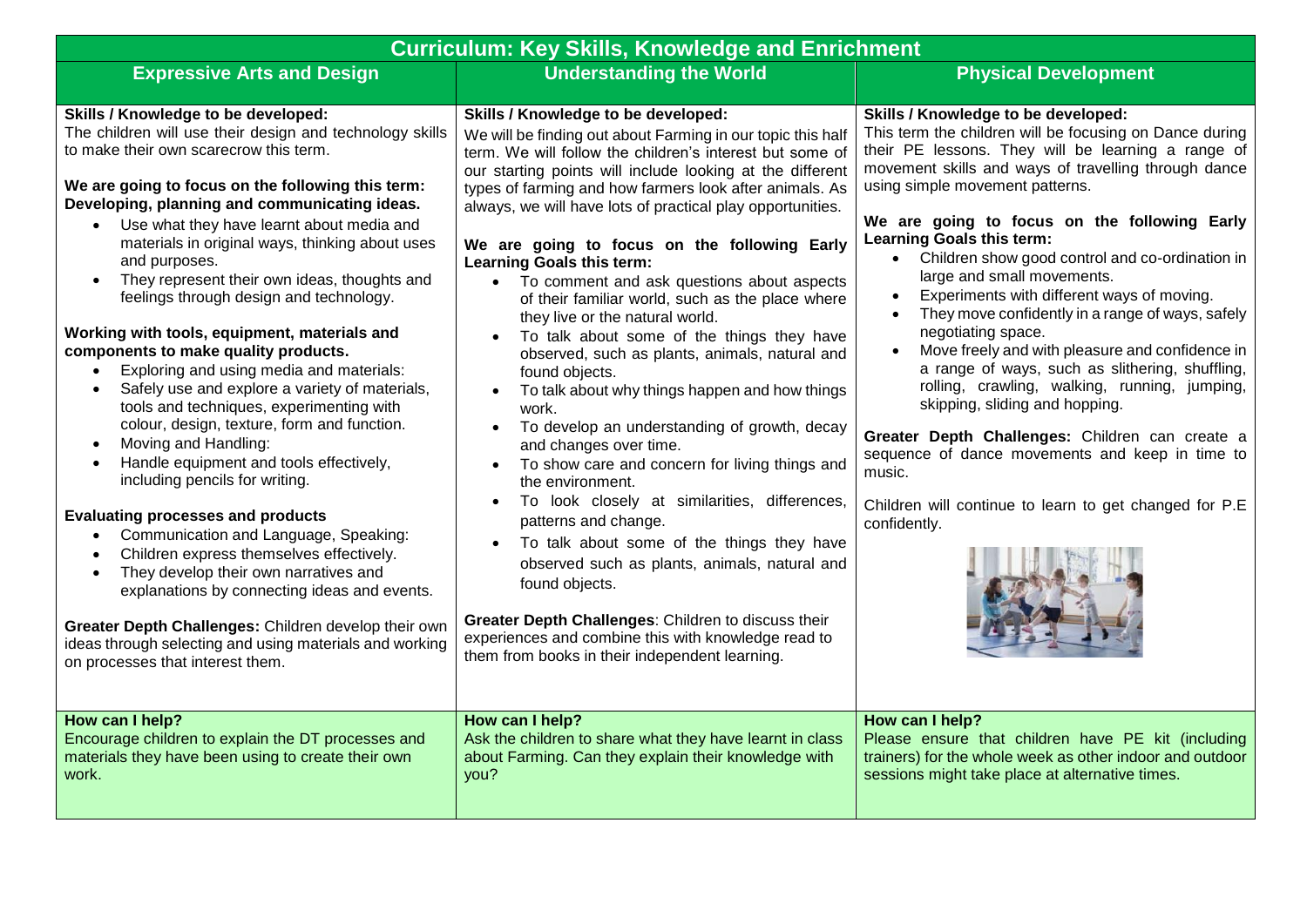| <b>Curriculum: Key Skills, Knowledge and Enrichment</b>                                                                                                                                                                                                                                      |                                                                                                                                                                                                                                                                                                                                                                                                                                     |                                                                                                                                                                                                                                                                                                                                                                                                                                                                                                                                                                                                                                                                                 |                                                                                                                                                                                                                                                                                                                                                                                                                                                                                                                                                                                                                                                                                                                                                                                                                                                                          |  |  |
|----------------------------------------------------------------------------------------------------------------------------------------------------------------------------------------------------------------------------------------------------------------------------------------------|-------------------------------------------------------------------------------------------------------------------------------------------------------------------------------------------------------------------------------------------------------------------------------------------------------------------------------------------------------------------------------------------------------------------------------------|---------------------------------------------------------------------------------------------------------------------------------------------------------------------------------------------------------------------------------------------------------------------------------------------------------------------------------------------------------------------------------------------------------------------------------------------------------------------------------------------------------------------------------------------------------------------------------------------------------------------------------------------------------------------------------|--------------------------------------------------------------------------------------------------------------------------------------------------------------------------------------------------------------------------------------------------------------------------------------------------------------------------------------------------------------------------------------------------------------------------------------------------------------------------------------------------------------------------------------------------------------------------------------------------------------------------------------------------------------------------------------------------------------------------------------------------------------------------------------------------------------------------------------------------------------------------|--|--|
| <b>French</b>                                                                                                                                                                                                                                                                                | <b>Music</b>                                                                                                                                                                                                                                                                                                                                                                                                                        | <b>PSHE / Wellbeing</b>                                                                                                                                                                                                                                                                                                                                                                                                                                                                                                                                                                                                                                                         | R.E.                                                                                                                                                                                                                                                                                                                                                                                                                                                                                                                                                                                                                                                                                                                                                                                                                                                                     |  |  |
| to hele Rande<br>Digita<br>was highly made an al<br><b>Les Salutations</b><br>Great<br>Très bles<br>Poorty<br>Mal                                                                                                                                                                            |                                                                                                                                                                                                                                                                                                                                                                                                                                     | 7 Steps of $\frac{1}{r_c \ln x}$ $k \ln x$<br><b>MOVE</b><br><b>PLAY</b><br>FEET.<br><b>BREATHE</b><br><b>BELIEVE</b><br><b>RELAX</b>                                                                                                                                                                                                                                                                                                                                                                                                                                                                                                                                           | Skills / knowledge to be developed                                                                                                                                                                                                                                                                                                                                                                                                                                                                                                                                                                                                                                                                                                                                                                                                                                       |  |  |
| Skills / knowledge to be developed<br>The children will able to recognise and<br>use Yes, no, please and thankyou (oui,<br>non, s'il vouz plait/ merci)<br>We are going to focus on the following<br><b>Early Learning Goals</b><br>Children listen attentively in a range of<br>situations. | Skills / knowledge to be developed<br>To listen with attention to detail and recall<br>sounds with increasing memory. To<br>explore the rhythm, tempo and dynamics<br>of different chants and rhymes.<br>We are going to focus on the following<br>Early Learning Goals this term.<br>They represent their own ideas,<br>thoughts and feelings through<br>design and technology,<br>art,<br>music, dance, role play and<br>stories. | Skills / knowledge to be developed<br>This term we look at Safety and Stranger<br>Danger.<br>We are going to focus on the following<br>Early Learning Goals this term:<br>Show an understanding of their<br>$\bullet$<br>own feelings and those of<br>others, and begin to regulate<br>their behaviour accordingly.<br>Set and work towards simple<br>goals, being able to wait for what<br>they want and control their<br>immediate impulses when<br>appropriate.<br>Give focused attention to what<br>the teacher says, responding<br>appropriately even when<br>engaged in activity, and show an<br>ability to follow instructions<br>involving several ideas or<br>actions. | <b>Big Question: Which places are</b><br>special and why? (Church) What<br>makes a place sacred? (Church<br>focus) + Easter<br>The children will:<br>Talk about somewhere that is special to<br>them, saying why.<br>Be aware that some religious people<br>have places which have special meaning<br>for them/others.<br>Recognise a place of worship and talk<br>about the things that are special and<br>valued in a place of worship.<br>Identify some significant features of<br>sacred places.<br>Learn and use appropriate words to talk<br>about their thoughts and feelings when<br>visiting a church.<br>We are going to focus on the following<br><b>Early Learning Goals this term:</b><br>• Know some similarities and<br>differences between different<br>religious<br>cultural<br>and<br>communities in this country,<br>drawing on their experiences and |  |  |
| How can I help?<br>Encourage your child to greet you and<br>say goodbye in French. Can they share<br>any other words, songs or phrases with<br>you?                                                                                                                                          | How can I help?<br>Encourage your child to share any new<br>rhymes or games they have learned.                                                                                                                                                                                                                                                                                                                                      | How can I help?<br>Talk with your child about their emotions<br>and explore mindful moments using<br>Relax Kids activities or Cosmic Yoga.<br>https://www.relaxkids.com/                                                                                                                                                                                                                                                                                                                                                                                                                                                                                                        | what has been read in class.<br>How can I help?<br>Can they tell you about the Easter<br>celebrations? Can you talk about any<br>experiences you may have had visiting<br>religious places pf worship?                                                                                                                                                                                                                                                                                                                                                                                                                                                                                                                                                                                                                                                                   |  |  |